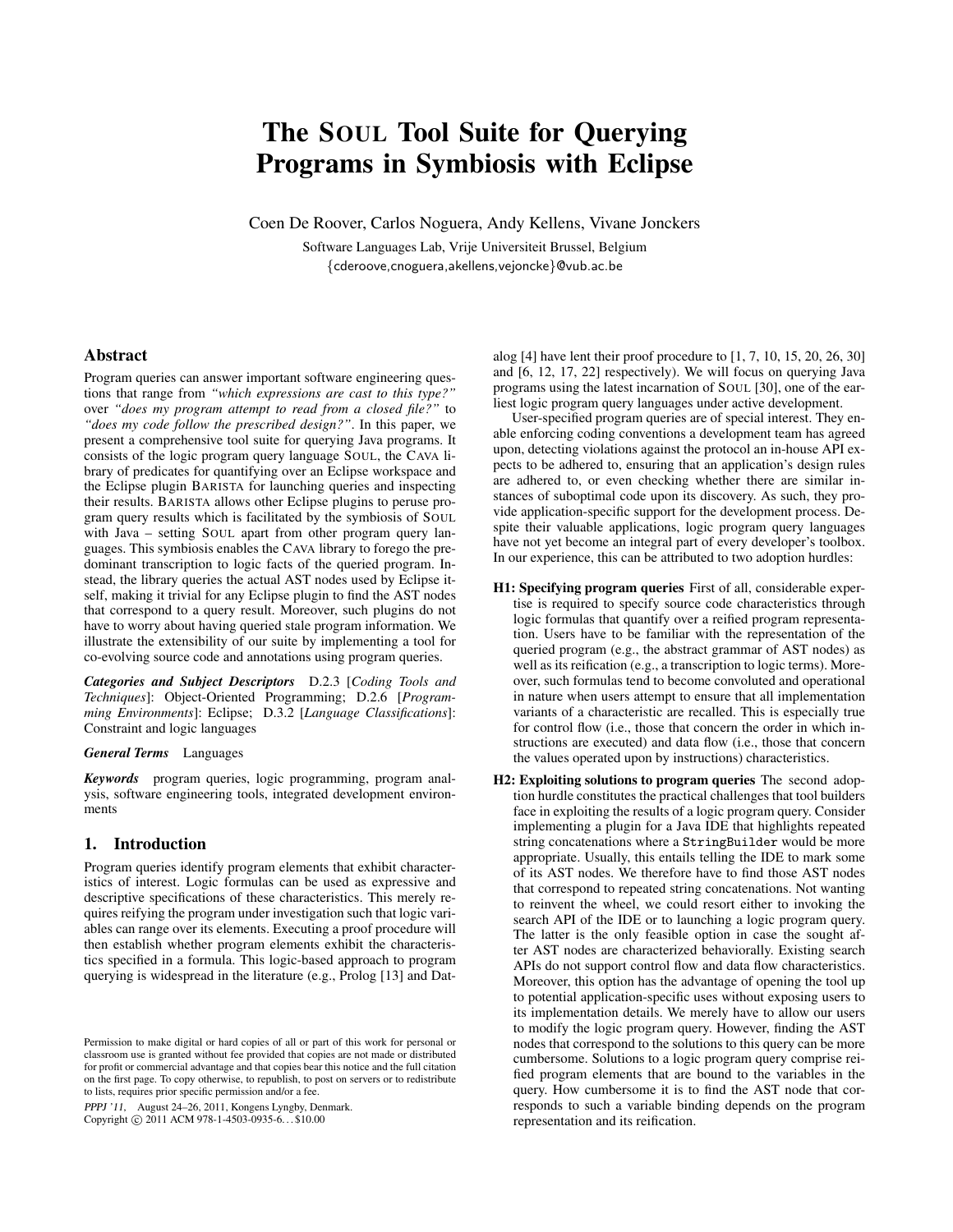

Figure 1. Architectural overview of the SOUL tool suite for querying Java programs.

To address the first adoption hurdle, SOUL has pioneered several features that facilitate querying Java programs. Among others, its example-driven matching [8] of code templates [9] recalls implementation variants of control flow and data flow characteristics —of which the code template exemplifies their prototypical implementation. To this end, SOUL consults the results of program analyses in its domain-specific unification procedure [3].

SOUL has featured a linguistic symbiosis [16] with Smalltalk since its inception. This symbiosis renders Smalltalk objects firstclass values in the program query language. In addition, it allows evaluating arbitrary Smalltalk expressions in a program query. As a result, SOUL queries can quantify over any object that is reachable in a live Smalltalk image. More recently, we established a symbiosis between SOUL and Java through the Smalltalk-to-Java interconnection facilities provided by the JAVACONNECT library [2]. As a result, SOUL queries can quantify over any object that is part of a live Eclipse instance.

In this paper, we demonstrate how this SOUL-Java symbiosis facilitates exploiting the solutions to a logic program query in software engineering tools and Eclipse plugins in particular thus addressing the second hurdle to the adoption of logic program querying. Among others, the symbiosis of SOUL and Java enables an identity-based reification of AST nodes. The reified version an AST node is the AST node itself (i.e., an instance of org.eclipse.jdt.core.dom.ASTNode). It is therefore trivial for any Eclipse plugin to find the AST nodes that correspond to a query result. Moreover, such plugins do not have to worry about having queried a stale program representation.

The contributions of this paper are as follows:

- An overview of the recent features of SOUL for querying Java programs (i.e., its predicate library, the example-driven matching of code templates and its domain-specific extensions to the unification procedure) and a discussion of how they facilitate specifying program queries (cf. adoption hurdle H1).
- We make the case for reifying AST nodes in logic program querying through linguistic symbiosis rather than the predom-

inant transcription to logic facts. This facilitates exploiting the solutions to program queries in other software engineering tools (cf. adoption hurdle H2).

• The BARISTA plugin for Eclipse which provides extension points that other plugins can hook into for launching a SOUL query and exploiting its solutions. By means of a comparison of two re-implementations of our SMART ANNOTATIONS tool [19], we validate the advantages that logic program querying brings to tool builders. The first one relies on SOUL and BARISTA for identifying code, while the second one relies on the Eclipse search API instead.

# 2. Architecture of the Tool Suite

We begin our exposition with an overview of the architecture of the SOUL tool suite for querying Java programs in symbiosis with Eclipse. As depicted in the top-left corner of Figure 1, the tool suite consists of SOUL evaluator, the CAVA library of predicates for quantifying over Eclipse JDT projects and the Eclipse plugin BARISTA which provides extension points that other plugins can hook into for interacting with the SOUL evaluator. We will detail SOUL, the CAVA library and the BARISTA plugin in Section 3, Section 4 and Section 5 respectively. The bottom-left corner of Figure 1 depicts a physical view on the architecture. As the SOUL evaluator is implemented in Smalltalk, it runs on the Smalltalk VM. The Eclipse platform, on the other hand, runs on a Java VM that is started from within the Smalltalk VM. Terminating the Smalltalk VM also terminates the Java VM. Our BARISTA plugin runs on the Eclipse platform alongside the Eclipse JDT plugin that provides the IDE's facilities for editing Java programs. Plugins BARISTAUI and SMART ANNOTATIONS interact with the SOUL evaluator by hooking into the extension points of the BARISTA plugin. Both of these plugins will be discussed in sections 5.3 and 6.

*Overview of* JAVACONNECT Central to the architecture of our tool suite are the Smalltalk-to-Java interconnection facilities provided by the JAVACONNECT [2] library. These enable invoking methods on Java objects (e.g., those that make up the Eclipse IDE) from within a Smalltalk image. This is illustrated by the following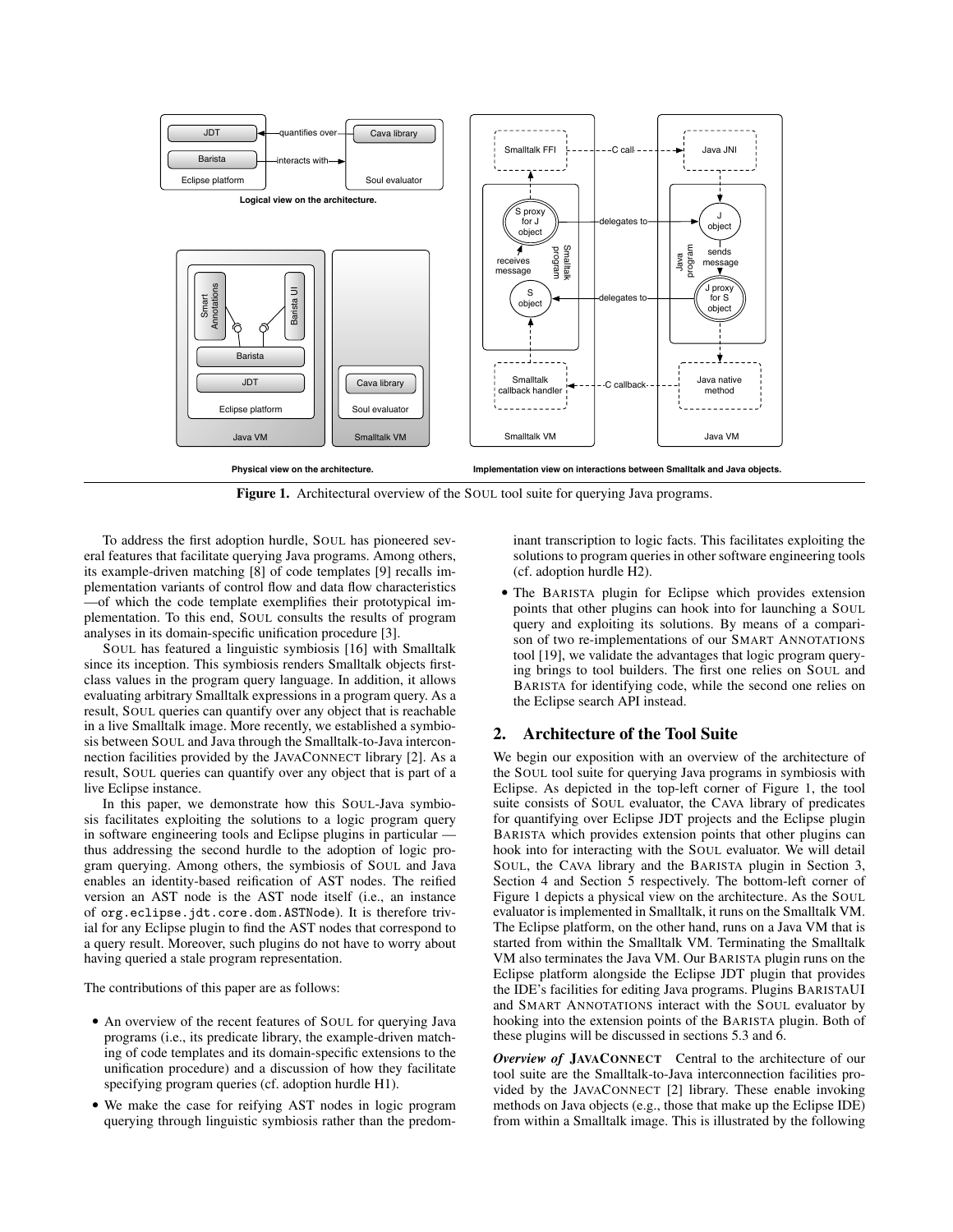snippet. It prints to the Smalltalk "Transcript" (i.e., a globally accessible log) the individual fragments of the class path that a particular Eclipse project p should be launched with:

```
1 a := JavaWorld.org.eclipse.jdt.launching.JavaRuntime
```

```
2 computeDefaultRuntimeClassPath_IJavaProject: p.
3 c := a asSmalltalkValue.
```

```
4 c do: [:s | Transcript write: s asSmalltalkValue]
```
Lines 1-2 invoke the static method JavaRuntime.computeDefaultRuntimeClassPath(IJavaProject) which returns a Java array of Strings that correspond to the fragments of the class path. The method is invoked through a Smalltalk selector computeDefaultRuntimeClassPath IJavaProject:. JAVACONNECT automatically generates such Smalltalk selectors for Java method signatures. The Smalltalk selector consists of keywords of which the first is the concatenation of the Java method name and the short name of the type of the first argument. The remaining keywords are the short names of the types of the remaining arguments of the Java method.<sup>1</sup> Such selectors are understood by the Smalltalk proxies that JAVACONNECT creates for Java objects. The above snippet assumes that variable p is already bound to a Smalltalk proxy that JAVACONNECT created for a Java IProject. When line 2 passes this proxy as the argument to message computeDefaultRuntimeClassPath\_IJavaProject:, JAVACONNECT invokes the corresponding Java method with the unwrapped IProject. It then creates a new Smalltalk proxy for the Java array that is returned by this method, which gets assigned to variable a.

One of those proxies is depicted as *"S proxy for J object"* on the right-hand side of Figure 1. It delegates messages that correspond to a Java method signature to the actual Java object the proxy was created for. To this end, JAVACONNECT calls one of the C procedures in the Java Native Interface (JNI) of the Java VM through the foreign function interface (FFI) of the Smalltalk VM. JAVACONNECT supports callbacks by dynamically generating a Java proxy for any Smalltalk object that is passed as an argument to a Java method. Methods invoked on such a Java proxy (e.g., *"J proxy for S object"* on the right-hand side of Figure 1) are delegated to the original Smalltalk object. To this end, the invocation handler of the generated Java proxy calls back into the Smalltalk VM through a Java Native Method.

JAVACONNECT supports decorating Smalltalk proxies for Java objects with plain Smalltalk methods. A number of convenience methods is predefined on proxies for commonly used Java objects. For instance, all Smalltalk proxies for instances of java.lang.String are decorated with an asSmalltalkValue method that returns a corresponding instance of Smalltalk's ByteString class. Likewise, all Smalltalk proxies for Java arrays answer message asSmalltalkValue with an equivalent instance of Smalltalk's Array class. The elements within the array are left unchanged. Line 3 of the above snippet therefore assigns variable c to a Smalltalk array that contains Smalltalk proxies for Java Strings. Line 4 iterates over them using the Smalltalk iteration message do:. This message is given a closure as its argument, which gets applied to each of the Strings s in the array. Through another invocation of asSmalltalkValue, each Java String is converted to an equivalent Smalltalk ByteString that is written to the Transcript.

Note that the users of our tool suite do not have to implement such Smalltalk snippets themselves. Eclipse users that want to identify source code of interest in a JDT project can do so declaratively through SOUL queries (cf. Section 3). Eclipse plugin builders that

want to exploit the solutions to a SOUL query can do so by hooking into the Java extension points provided by the BARISTA plugin (cf. Section 5). Only the most basic predicates from our CAVA library are implemented in this manner (cf. Section 4).

# 3. The SOUL Program Query Language

SOUL is a logic-based program query language. Users express the characteristics of the program elements that SOUL has to identify (e.g., all abstract methods) through logic conditions that quantify over a reified program representation. We briefly introduce the core syntax and semantics of SOUL in an informal manner. We restrict our discourse to the features that have changed since the earliest publications on SOUL, those that facilitate exploiting the solutions to a program query in software engineering tools and those that facilitate specifying a program query.

## 3.1 Syntax and Semantics in a Nutshell

The first two program queries depicted in Figure 2 illustrate the core syntax and semantics of SOUL. The query on line 1 identifies, among the AST nodes of an Eclipse JDT project, all pairs of Java statements ?inner and ?outer such that the former resides at an arbitrary depth within the latter. Such a pair of bindings for variables ?outer and ?inner constitutes a single solution to the query. The query consists of two conditions. The first condition uses unary predicate isStatement/1 to bind ?outer to one of the statements in the JDT project. The second condition of the query uses binary predicate isStatementIn:/2 to bind ?*inner* to one of the statements within the binding for *?outer*.

Note that SOUL queries start with the keyword  $if$  and that logic variables are preceded by a question mark. The syntax for a predicate in SOUL closely resembles the one of Smalltalk for a message that is sent to the first argument of the predicate. In Prolog, the second condition of the query would therefore be written as isStatementIn(Inner,Outer).

Like Prolog, SOUL finds solutions to a logic query using SLDresolution [13]. In case a condition can be proven in multiple ways (e.g., each resulting in different bindings for its variables), this procedure selects one proof but remembers those that have not yet been explored. When a subsequent condition fails, the proof procedure will backtrack to the last choice point and explore one of the remembered alternatives. For instance, the second condition of the query fails whenever *?outer* is bound to a statement in which no other statements reside. The first condition will then be backtracked to such that an alternative binding can be considered. This also happens when the SOUL evaluator is asked for the next or all solutions to a query.

The second query in Figure 2 is similar to the first one. Its solutions consist of an AST root node  $?cu$  and an AST node ?node such that the latter is one of the children of the former. Using predicate isCompilationUnit/1, the first condition binds ?cu to the root node of one of the ASTs for a JDT project (i.e., a compilation unit is the root node of the AST for a .java file). When this condition is backtracked over,  $2cu$  will be bound to a different compilation unit of the project. The second condition uses predicate isChildOf:/2 to bind ?node to a child of ?cu. When this condition is backtracked over, *?node* will be bound to one of the other children until  $\mathcal{P}cu$  has been traversed completely. As a result, the query quantifies over all compilation units and their children. All of the aforementioned predicates stem from the CAVA library which is discussed in Section 4.

# 3.2 Features that Facilitate Exploiting Query Solutions

In addition to the logic and its proof procedure, the program representation and its reification comprise two important dimensions in

<sup>&</sup>lt;sup>1</sup> Fully qualified type names are used instead to disambiguate the Smalltalk selectors for a method that is overloaded on types that share the same short name.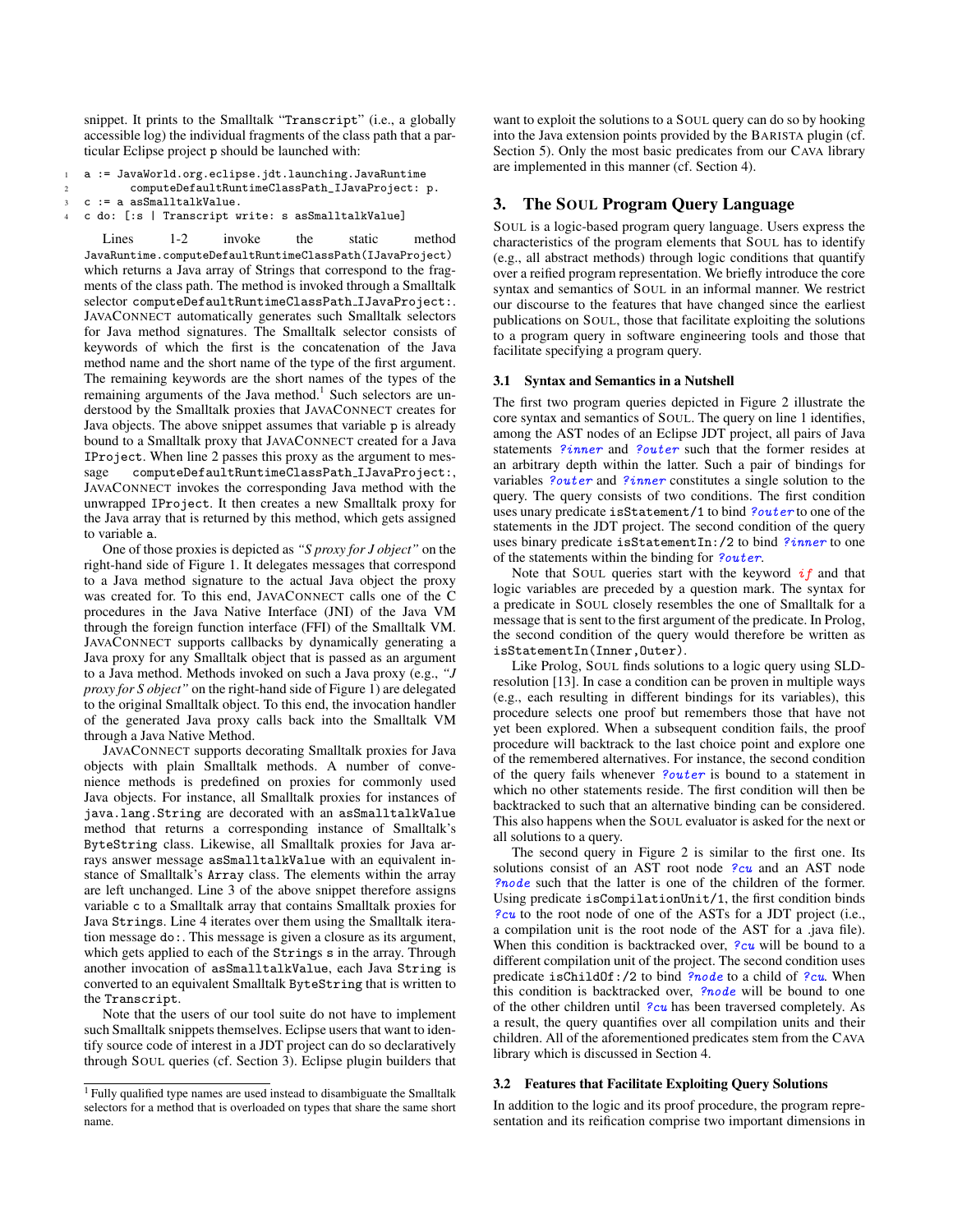```
1 if ?outer isStatement, ?inner isStatementIn: ?outer
2 if ?cu isCompilationUnit, ?node isChildOf: ?cu
\frac{3}{3} isMethodDeclaration,
4 [?m getParent] equals: ?t,
5 ?t typeDeclarationHasBodyDeclarations: ?l,
6 ?i equals: [?l lastIndexOf_Object: ?m]
7 if ?return isStatement.
      8 ?return returnStatementHasExpression: ?exp,
9 ?exp equals: castExpression(?type, ?casted)
10 if jtStatement (?return) { return (?type) ?casted; }
                                                         11 if jtClassDeclaration(?classDeclaration) {
                                                         12 class ?className {
                                                         13 private ?fieldDeclarationType ?fieldName;
                                                         14 ?modifierList ?returnType ?methodName(?parameterList) {
                                                         15 return ?fieldName;
                                                         16 }
                                                         17 }
                                                         18 }
                                                         19 if jtMethodDeclaration(?m){
                                                         20 public static void main(String[] args) {<br>
\%canner := [new java.util.Scanner(\%are
                                                         21 ? scanner := [new java.util.Scanner(?arglist)];22 ?scanner.close();
                                                         23 ?scanner.next();
                                                         24 }
                                                         25 }
                                                                                                           1 if ?outer isStatement, ?inner isStatementIn: ?outer
```
 $11$  if  $\sigma$  is the state of  $\sigma$  is the state of  $\sigma$  is the state of  $\sigma$ **Figure 2.** SOUL queries illustrating the use of logic predicates (first and second query), object-oriented expressions (third query), code templates (the fourth and fifth queries) and the example-driven matching of code templates (the last two queries on the right-hand side).

the design of a logic-based program query language. In our experi- $\frac{1}{2}$ ence, representation and reification determine how cumbersome it software engineering tool. is for a tool builder to exploit the solutions to a program query in a

To illustrate the impact of representation and reification in the use of a logic program query language, consider an abstract syntax tree with root a. Root node a has two children b and c, while node c has a child d. Now suppose a logic variable is bound to the reifi-<sup>24</sup> } cation of d and that we have to find d itself. This entails traversing straightforward for a reification that flattens the AST into multiple is ev Einite sub-graphs may correspond to a single AST houe (e.g., a for-statement). The nodes of the control flow graph might even  $\frac{1}{2}$   $\frac{1}{2}$ term (e.g., node(a,<node(b,<>),node(c,<node(d,<>)))). representation. This is true for most tools that are specialized in the control flow and data flow characteristics. They often use control the reification of a and a itself simultaneously until we reach the reification of d and d itself respectively. This is already less logic terms (e.g., child(a,b), child(a,c) and child(c,d)) than for a reification that maps the AST to a single compound However, the logic program query language and the software engineering tool need not use the same program representation. The abstract grammars of their ASTs might differ or the tool might have canonicalized the source code before constructing its ASTs. Worse, the tool might not be using ASTs at all in its flow graphs or the results of data flow analyses. Finding the AST node that corresponds to a node in a control flow graph is hard. Entire sub-graphs may correspond to a single AST node (e.g., a stem from an intermediate representation (e.g., a three-address based one).

Our approach to overcoming this adoption hurdle is two-fold:

- First of all, the predicates of the CAVA library (cf. Section 4) only reify AST nodes. While some predicates consult program analyses that are computed by the SOOT framework [27] for its JIMPLE intermediate representation, JIMPLE elements cannot show up in the solutions to a query. This way, tool builders are shielded from its intricate details and are not tasked with mapping intermediate code to source code themselves.
- Secondly, the hybrid language characteristic (or more precisely, its symbiosis [16] with Smalltalk) of SOUL enables the CAVA library to forego reifying AST nodes as compound terms. Instead, *the reified version of an Eclipse AST node is the AST node itself* (i.e., an instance of org.eclipse.jdt.core.dom.ASTNode).

The latter is illustrated by the query on lines 3–6 of Figure 2. Its solutions consist of bindings for variables  $\frac{2m}{n}$ ,  $\frac{2i}{n}$  and  $\frac{2t}{n}$  such that  $\frac{2m}{n}$  is a method declaration (line 3) as well as the  $\frac{2i}{n}$ -th member

 $\overline{\mathbf{a}}$  is  $\overline{\mathbf{a}}$  if  $\overline{\mathbf{a}}$  if  $\overline{\mathbf{a}}$  if  $\overline{\mathbf{a}}$  if  $\overline{\mathbf{a}}$  if  $\overline{\mathbf{a}}$  if  $\overline{\mathbf{a}}$  if  $\overline{\mathbf{a}}$  if  $\overline{\mathbf{a}}$  if  $\overline{\mathbf{a}}$  if  $\overline{\mathbf{a}}$  if  $\overline{\mathbf{a}}$  if  $\overline{\mathbf{a}}$  if  $\overline{\mathbf{a}}$ 1- declaration of the type of it on line 4 uses predicate equals:/2 to unify<sup>2</sup> variable  $?t$  with a a so-called *Smalltalk term. Smalltalk terms* are delimited by square  $\frac{1}{2}$  if  $\frac{1}{2}$  if  $\frac{1}{2}$  if  $\frac{1}{2}$  $\alpha$  and  $\alpha$  and  $\alpha$  and  $\alpha$  is  $\alpha$  is  $\alpha$  is  $\alpha$  if  $\alpha$  is  $\alpha$  is  $\alpha$  is  $\alpha$  is  $\alpha$  is  $\alpha$  is  $\alpha$  is  $\alpha$  is  $\alpha$  is  $\alpha$  is  $\alpha$  is  $\alpha$  is  $\alpha$  is  $\alpha$  is  $\alpha$  is  $\alpha$  is  $\alpha$  is  $\alpha$  is  $\alpha$  is  $\alpha$  is  $\$ ax able in the Smalltalk image at run-time —including the Smalltalk  $\frac{1}{2}$  return  $\frac{1}{2}$  return  $\frac{1}{2}$  return  $\frac{1}{2}$ declaration of the type declaration  $?t$  (lines 4–6). The condition  $\frac{1}{\sqrt{1-\epsilon^2}}$ ables are allowed. They can quantify over any object that is reachproxies created by JAVACONNECT for Java objects (cf. Section 2). brackets and can contain logic variables wherever Smalltalk vari-

 $2^{n}$  is  $2^{n}$  is  $2^{n}$  is  $2^{n}$  is  $2^{n}$  is  $2^{n}$  is  $2^{n}$  is  $2^{n}$  is  $2^{n}$  is  $2^{n}$  is  $2^{n}$  is  $2^{n}$  is  $2^{n}$  is  $2^{n}$  is  $2^{n}$  is  $2^{n}$  is  $2^{n}$  is  $2^{n}$  is  $2^{n}$  is  $2^{n}$  is  $2^{n}$  is  $2^{n}$  is

ifi- A *Smalltalk term* (e.g., [?m getParent]) unifies with another  $\frac{1}{1}$  if  $\frac{1}{1}$  if  $\frac{1}{1}$  if  $\frac{1}{1}$  if  $\frac{1}{1}$  if  $\frac{1}{1}$  if  $\frac{1}{1}$  if  $\frac{1}{1}$  if  $\frac{1}{1}$  if  $\frac{1}{1}$  if  $\frac{1}{1}$  if  $\frac{1}{1}$  if  $\frac{1}{1}$  if  $\frac{1}{1}$  if  $\frac{1}{1}$  if  $\frac{1}{1}$  if  $\frac{1}{1}$  if  $\epsilon$ <sub>1</sub> can  $\epsilon$ <sup>1</sup> can  $\epsilon$ <sup>1</sup> can  $\epsilon$ <sup>2</sup> can  $\epsilon$ <sup>2</sup> can  $\epsilon$ <sup>2</sup> can  $\epsilon$ <sup>2</sup> can  $\epsilon$ <sup>2</sup> can  $\epsilon$ <sup>2</sup> can  $\epsilon$ <sup>2</sup> can  $\epsilon$ <sup>2</sup> can  $\epsilon$ <sup>2</sup> can  $\epsilon$ <sup>2</sup> can  $\epsilon$ <sup>2</sup> can  $\epsilon$ <sup>2</sup> can  $\epsilon$ <sup>2</sup> can  $\epsilon$ <sup>2</sup> can  $\epsilon$ <sup>2</sup> can  $\epsilon$ <sup></sup> the values they are bound to, the expression within a *Smalltalk term* ple is evaluated as regular Smalltalk code. In the case of the Smalltalk (1) term on line 4,  $\frac{?t}{t}$  will be bound to the parent node of the method nd declaration AST node bound to  $\frac{2m}{n}$ . This is a type declaration (e.g., on. logic list, but an instance of ASTNode\$NodeList. As illustrated by bol line 6, it is therefore possible to ask this list ?*l* for the index of  $\frac{2}{m}$ ing within the body of the type declaration. Were AST nodes reified as  $\frac{12}{2}$  within the body of the set extend the term of Figure 2.15 of Figure 2.15 of Figure 2.15 of Figure 2.15 of Figure 2.15 of Figure 2.15 of Figure 2.15 of Figure 2.15 of Figure 2.15 of Figure 2.15 of Pigure 2.15 of Pigure 2.15 of Pigure 2.15 of Pigure 2 term (e.g.,  $2t$ ) if and only if its expression evaluates to a value that  $u_{\text{min}}(x, y, t, y)$  is an any in the expression evaluated to a value that unifies with the term. After logic variables have been substituted by ). an interface or class) of which the list of declarations in its body are is bound to ?l by the condition on line 5. Note that this is not a In real compound terms, it would not have been possible to in their context within the program through method invocations. them for  $m<sub>S</sub>$ , the same variable express a  $\frac{1}{2}$ 

and the extra section of the Eclipse JDT. Instead, such terms are hidden in the rol Note that *Smalltalk terms* are rarely used directly in queries  $\sum_{n=1}^{\infty}$ ST over Java programs. Indeed, they expose SOUL users to the way rd. JAVACONNECT maps Smalltalk to Java (cf. Section 2) and to the ren implementation of the CAVA predicates (cf. Section 4) that reify the method boundaries of a results when results whole-protected and the state of a result of the SNT nodes of a JDT project. Relying on linguistic symbiosis for counterparts trivial —thus facilitating the manipulation of query results in software engineering tools.  $\frac{1}{2}$  reify the  $\frac{1}{2}$  the binding for each occurrence of  $\frac{1}{2}$  $51$  query the reification renders reconstituting AST nodes from their reified

#### 3.3 Features that Facilitate Specifying Program Queries

source code characteristics through familiar code templates rather In this section, we discuss features pioneered by SOUL that facilitate specifying program queries: domain-specific extensions [8] to an open unification procedure [3], and an example-driven matching [8] of code templates [9]. Together, they enable *exemplifying* than specifying them through convoluted logic conditions. For instance, the query on lines 7–9 of Figure 2 and the one on line 10 are equivalent. Both identify statements *?return* that return the result of ?casted being cast to ?type.

A template term consists of a functor (e.g., jtStatement on line 10) followed by an argument (e.g., *?return* on line 10) and a code excerpt that is demarcated by braces. The functor of the

<sup>&</sup>lt;sup>2</sup> The equals:/2 predicate is implemented by the fact  $\sqrt[2]{x}$  equals:  $\sqrt[2]{x}$ . It is equivalent to the =/2 operator in Prolog.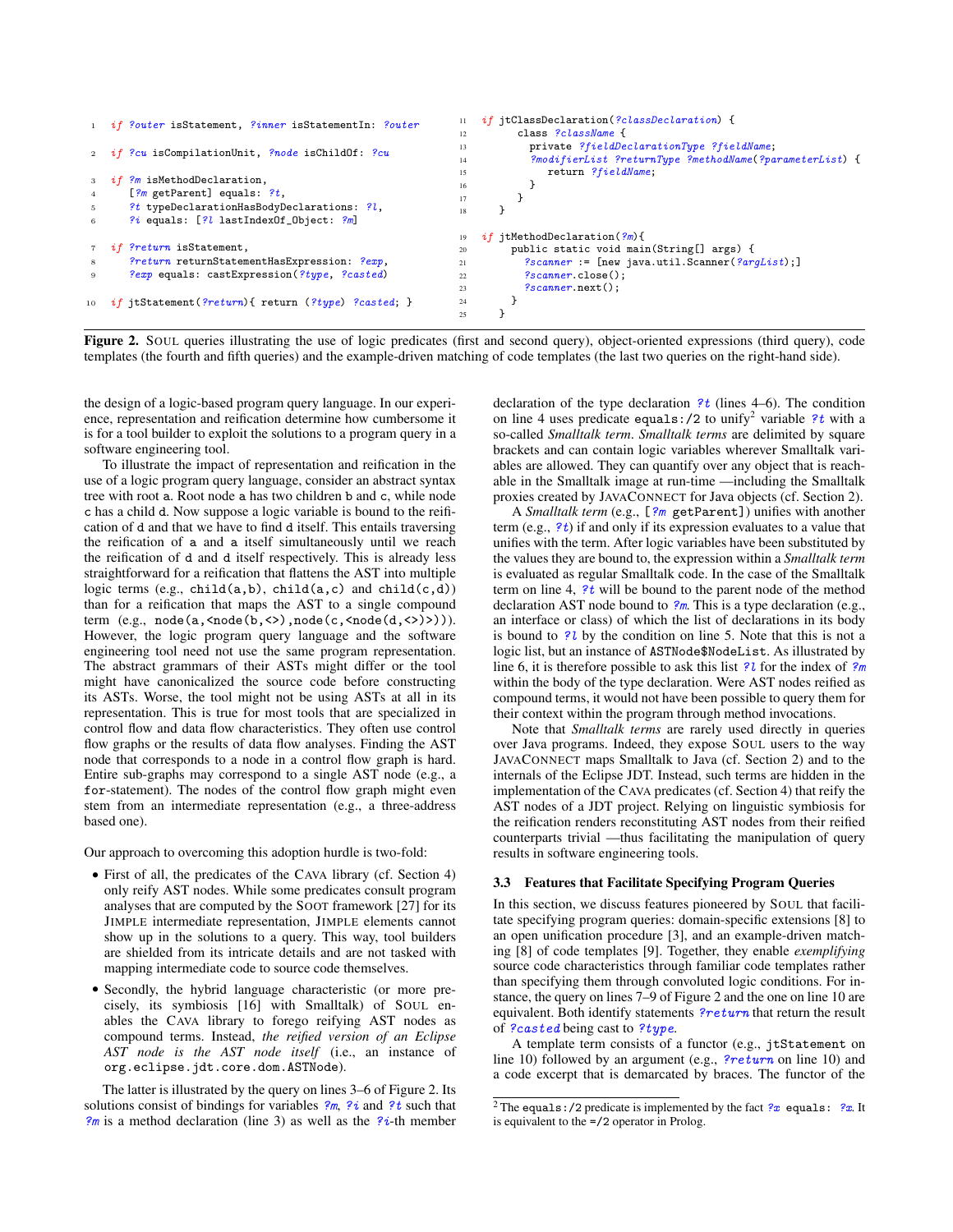template term identifies the grammar rule adhered to by the code excerpt. This grammar describes the concrete syntax of Java, extended with logic variables and a minimum of non-native syntax. Within a code excerpt, logic variables stand for productions that originate from a non-terminal in the Java grammar.

*Example-driven matching of template terms* Used as a condition, a template term succeeds if there is an AST node that matches the code excerpt. Backtracking over the term successively unifies each matching node with the argument of the term. We match such excerpts against the program's ASTs according to multiple matching strategies that vary in leniency —all of which are considered successively when the term is backtracked over<sup>3</sup>.

The *most stringent matching strategy* requires the AST node to unify with the AST of the code excerpt. It corresponds to the one used by most query languages that incorporate code excerpts. This strategy suffices to find real-life matches for the template term on line 10, but not for those on the right-hand side of Figure 2. The first and second template term on the right exemplify the prototypical implementation of a getter method (i.e., a best practice pattern) and a Scanner that is read from after it has been closed (i.e., a bug pattern) respectively. More lenient matching strategies are needed to find real-life variants of these implementations in a program's source code. We refer to these strategies as exampledriven matching strategies [8].

To illustrate the *most lenient matching strategy*, consider the second template term. On line 21, it uses one of the aforementioned non-native syntax extensions. The := operator unifies the logic variable on its left-hand side (i.e., ?scanner) with the AST node that matches the code template on its right-hand side (i.e., an instance creation expression). On the next lines, the occurrences of ?scanner ensure that close() and next() are invoked on the same receiver. The actual matching strategy only requires matching methods to exhibit the *control flow* characteristics exemplified by this template term. In other words, there should be a path through the control flow graph of the method (i.e., existentially qualified) on which all exemplified instructions are executed in the exemplified order (i.e., close() before next()). Non-specified instructions are allowed on the execution path. The path is also allowed to cross method boundaries (i.e., it is inter-procedural). As a result, matches for an instruction in the template term need not reside in the method declaration that matches the term.<sup>4</sup> While  $\frac{2m}{m}$  will always be bound to main(String[]), the close() and next() instructions can reside in methods called directly or transitively from main(String[]).

*Domain-specific unification* SOUL has also pioneered extensions [8] to its open-ended unification procedure [3] that are specific to querying Java programs. These unification extensions treat reified AST nodes different from other logic terms:

- Reified AST nodes unify with structurally equivalent compound terms, even if they have not been reified as such. This is the case for our reification through linguistic symbiosis (cf. Section 3.2). While this reification facilitates exploiting query results, it precludes the natural use of unification to quantify selectively over AST nodes.
- Implicit implementation variants (i.e., those implied by the semantics of the programming language) of the same source code characteristic unify. This relieves users from having to enumerate these variants in a specification. To this end, these unification extensions consult the results of analyses computed by the

SOOT framework [27]. For instance, a semantic analysis determines whether an unqualified and fully qualified type should unify. An alias analysis [18] determines whether two expressions should unify. The names of a method invocation and a method declaration unify if the invocation may invoke the declaration. We refer to [8] for a comprehensive account of these extensions.

To illustrate the first extension, consider the condition on line 9 of Figure 2. It requires AST node  $\ell^2$ exp to unify with a structurally equivalent compound term (i.e., the functor of the compound has to unify with the name of the node's class, while each of its arguments has to unify with the corresponding child of the node). This would fail under the regular unification procedure of Prolog as  $\sqrt{e_{exp}}$  is bound to a reified AST node (i.e., an object).

To illustrate the second kind of extensions, consider the query on lines  $11-18$  of Figure 2. Its occurrences of ?*fieldName* link the value returned by the getter method to the field it is protecting. Under the domain-specific unification procedure, the bindings for these variable occurrences can deviate syntactically as long as they are in an alias relation. This ensures that getter methods with a deviating return-statement (e.g., "return this.age" or even "return (Integer) self().age") are included in the solutions to the query. In the query on lines 19–25, the occurrences of ?scanner require the receiver of close() and next() to alias (i.e., point to the same Scanner instance).

# 4. CAVA: a Predicate Library for SOUL

The CAVA library contains SOUL clauses that implement predicates for reasoning about Java programs. For each subclass of org.eclipse.jdt.core.dom.ASTNode, the CAVA library provides a unary predicate that quantifies over all AST nodes of this kind. For instance, predicate isMethodDeclaration/1 can be used to bind its argument to a method declaration, but also to check whether its argument is already bound to a method declaration.

Binary predicates quantify over the relations between an AST node and its children. For instance, the condition on line 5 of Figure 2 uses predicate typeDeclarationHasBodyDeclaration:/2 to bind (or verify the binding of) variable  $\frac{2}{3}l$  to the list of body declarations in a type declaration  $?t$ . In addition, CAVA provides higher-level predicates that quantify over relations between AST nodes that are not explicit in the AST representation. Examples include predicate isStatementIn:/2 which quantifies over all statements that reside at an arbitrary depth within another statement (cf. line 1 of Figure 2), predicate inheritsFrom:/2 which quantifies over the inheritance relation between types, or predicate isChildOf:/2 which quantifies over the relation between a node and its descendants (cf. line 2 of of Figure 2).

A more comprehensive account of the CAVA predicates and their implementation can be found in [8].

# 5. BARISTA: Exploiting Query Solutions in Eclipse Plugins

BARISTA is an Eclipse plugin that serves as communication bridge between the IDE and SOUL. Its goal is to offer, by means of the Eclipse plugin extension mechanism, services to other plugins that require code querying facilities.

BARISTA offers two main services: on-demand code querying, and query scheduling. On-demand querying allows plugins depending on BARISTA to query any given Java project in the Eclipse workspace, the results of the query immediately returned back to the client plugin. Plugins depending on BARISTA can also schedule queries to be run whenever a given project is built by the Eclipse

<sup>&</sup>lt;sup>3</sup> A matching strategy can also be specified as an additional argument to the template term.

<sup>4</sup> However, actual statements such as return-statements are matched intraprocedurally.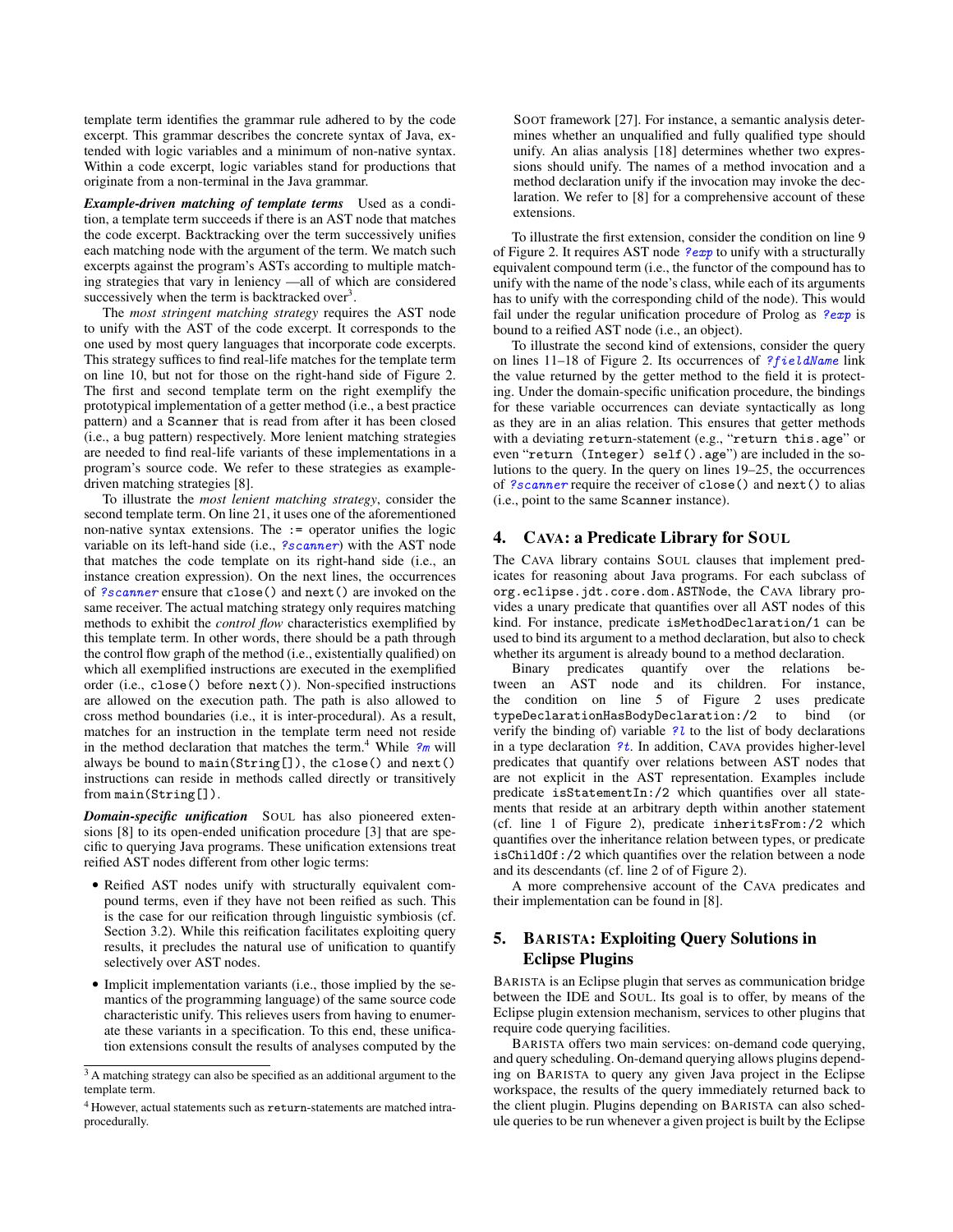```
1 public interface IBarista {
2 public IEvaluator query (String query, 3 IJavaProject project,
                                            roject project,
                                        String evaluator
 5 String repository );
6 public List < String > getEvaluators ();
7 public List < String > getRepositories ();
8 \ldots}
10 public interface IEvaluator {
11 public IResults getAllResults ();<br>12 public IResults getNextResult ();
12 public IResults getNextResult ();
13 public IResults getNextResults ( int amnt );
14 public boolean hasMoreResults (); }
16 public interface IResults {<br>17 public int getSize():
     public int getSize();
18 public Map < String , List < Object >> toMap ();
19 public boolean isSuccess ();
20 public long getElapsedTime (); }
21
```
Figure 3. Interfaces provided by BARISTA for code querying and query scheduling.

JDT framework. This allows plugins to maintain up-to-date information on a project.

#### 5.1 On-demand code querying

BARISTA offers the service of on-demand code querying to depending plugins via the IBarista, IEvaluator and IResults interfaces (figure 3), with IBarista being the main access point to the functionality offered by the plugin. Access to this interface is provided by a static method on the main class of the BARISTA plugin.

The main service offered by the IBarista interface is the IBarista.query(...) method. The method takes as parameters the query to run, on which project to run it, and what evaluator and clause repository to use. The query method prepares a query, returning an IEvaluator object that allows the client to get all results at once, or one at the time. Each result is encapsulated in an IResult object — a map between logic variables in the query and their bindings. In reality, the instances implementing the aforementioned interfaces are not Java objects but Smalltalk objects. The way in which this is achieved is explained in section 7.

#### 5.2 Query Scheduling

BARISTA allows client plugins to schedule queries to be run at each build of the system through the exposure of an Eclipse plugin extension point. This is useful for clients performing queries that give feedback to the developer (e.g., identifying errors, design violations, calculating metrics, etc.) Client plugins that implement this extension point can then register queries, and will be notified with the results of the queries every time they are executed.

Whenever a client plugin requires a set of queries to be run when a project changes it must provide, by means of the barista.scheduleQueries extension point, a callback class that implements the IQueryManager interface. The getQueries() method is called by the BARISTA runtime at the beginning of a project build to gather the queries from all client plugins. Once the build is finished, the BARISTA runtime will run all schedule queries, and pass the results back to each query manager by means of the resultsDone(...) method.

#### 5.3 BARISTAUI: Editors for Queries and Inspectors for their Solutions

*Query Editor* In order to ease the development of BARISTAdependent plugins, we provide an Eclipse plugin (Barista-UI) that serves as an IDE for writing SOUL queries and inspecting their results. The Barista-UI plugin extends the BARISTA plugin through the mechanisms explained in the previous section to provide a query editor and a query results view. Through Barista-UI, plugin developers can test queries on projects within their same project. Each of the components of the Barista-UI maps to the interfaces provided by BARISTA  $(\S 5.1)$ , thus easing the use of the UI in the development of plugins that extend BARISTA. The Barista-UI also serves as a general-purpose code querying facility, complementing that of the Eclipse JDT.

The Barista-UI plugin provides an advanced query editor (figure 4 on the left), complete with syntax-highlighting, autocompletion, syntax-error checking and contextual help. Using the query configuration pane the developer can select the project, evaluator and clause repository to execute the query. Notice that the query editor maps directly to the arguments of the IBarista.query( $\ldots$ ) (figure 3) method explained in the previous section.

*Inspecting Query Results* Once the developer is satisfied with it, the query can be executed. The *Prepare Query* button on the editor will fire off a (new) *Query Results* view (figure 4 on the right). This view allows the developer to control how to obtain the solutions to the query: either all at once via the *All Results* button, or one at a time via the *Next Result* button. These controls correspond to the methods offered by the IEvaluator interface.

Barista-UI offers three visualization options for the results of a query: as a table, tree or column view. These views mirror the ones provided by SOUL in Smalltalk. Ordering of the variables can be changed under the Query Variables configuration pane at the top of the view. In addition to this, Barista-UI offers facilities to inspect individual bindings and mark the results of the query.

Inspecting Individual Results A context menu is available for each of the results on the query view. Through this menu, the developer can navigate to the position in the source code that corresponds to the binding, copy a string representation of the binding to the clipboard, or open a Smalltalk inspector on the binding. The context menu, as well as the inspector are depicted in figure 5a. This is made possible by the preservation of object identities when they pass from Java to Smalltalk and back  $(\S 7)$ .

Mark Results By clicking on the *Mark Results* button on the query results view, the Barista-UI will mark all the results of the query which resolved to an Eclipse ASTNode. These marks will be displayed on the left side margin of Java editors. Figure 5b. shows one of these markers. Each marker contains information on the bindings for the other variables. In the example, this will allow the developer to from the marker of one variable, to navigate to the other bindings. This functionality is made possible by the fact that the results for every query are actual ASTNodes, which makes the use of Eclipse functionality to navigate to them rather easy.

# 6. SMART ANNOTATIONS: Building tools with BARISTA

In this section we present a reimplementation of SMART ANNO-TATIONS [19]. SMART ANNOTATIONS allow developers to express constraints over the use of Java annotation as SOUL queries. These queries are used to assert the correctness of annotated program elements with regards to their annotations. SMART ANNOTATIONS illustrate the utility of SOUL, both as a specification language for developers, and as a code querying facility for tool builders. To exemplify the latter case we compare two possible implementations of SMART ANNOTATIONS: one that relies on the Eclipse search API, while the second one uses BARISTA and SOUL.

## 6.1 SMART ANNOTATIONS

Several programming languages include facilities to attach metadata to source code, such is the case with Java's annotations. Used for more than plain documentation, annotations are becoming an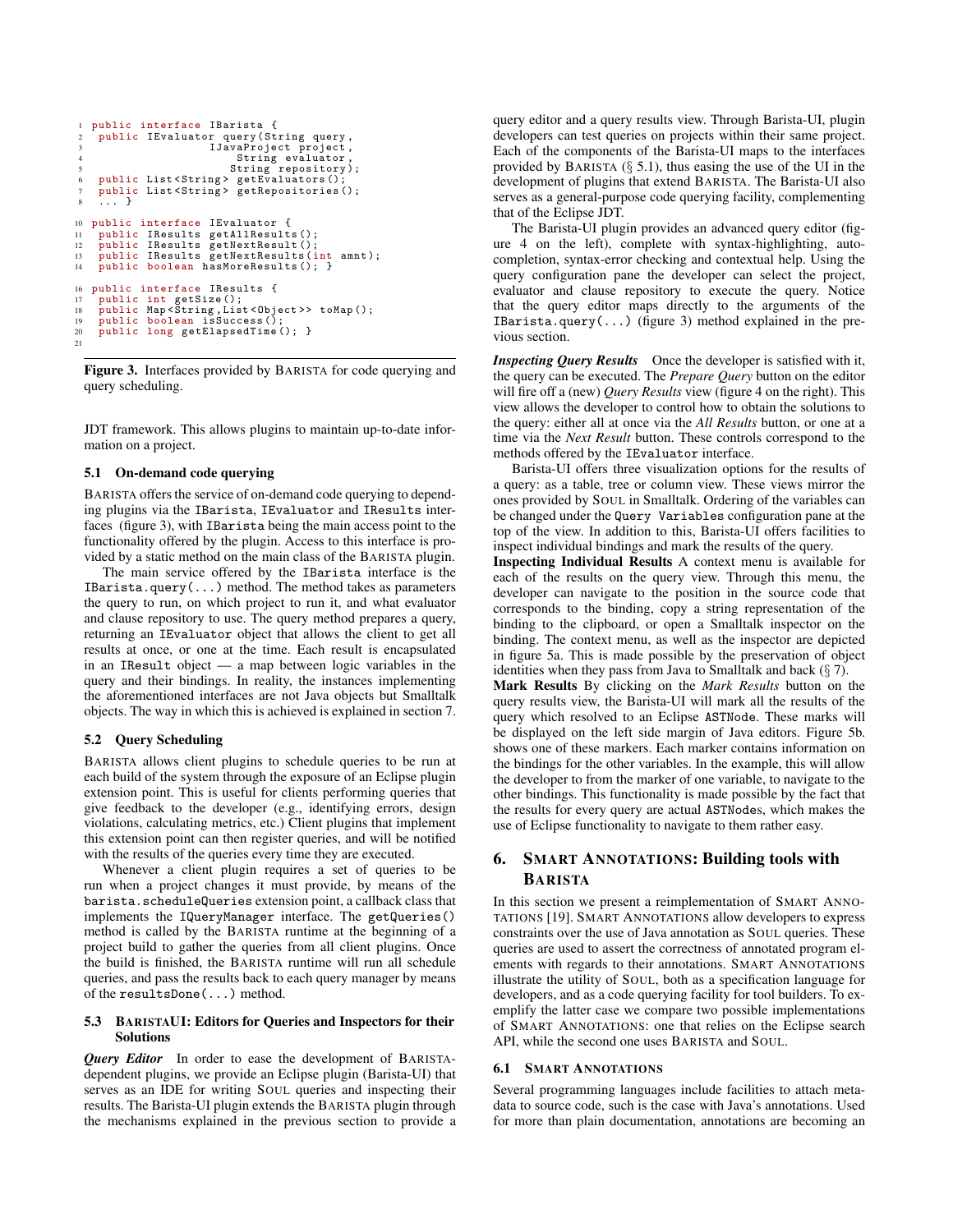| T Casted Returns.soul &                                        | $= 5$<br>$=$ $\Box$<br>P Query Results &                                            |
|----------------------------------------------------------------|-------------------------------------------------------------------------------------|
| $\triangledown$ Query Configuration                            | $\triangleright$ Query Variables                                                    |
| Project:<br>$\hat{\mathcal{L}}$<br><b>Unify</b>                | <b>All Results</b><br><b>Next Result</b>                                            |
| <b>Repository</b><br>$\hat{\mathcal{L}}$<br><b>JavaEclipse</b> | <b>Mark Results</b>                                                                 |
| <b>Evaluator</b><br>$\hat{\mathbf{v}}$<br><b>Evaluator</b>     | $\triangleright$ Query Stats                                                        |
| $\Box$ Prepare query in new window                             | Table Columns Tree<br>$\triangledown$ getControlInputPort().getIncomingTransition() |
| if ?return isStatement,                                        | D (Transition)getControlInputPort(),getIncomingTrans                                |
| ?return returnStatementHasExpression: ?exp,<br>$\equiv$        | $\blacktriangledown$ copy                                                           |
| ?exp equals: castExpression(?type,?casted)                     | $\triangleright$ (AtomicActivityImpl)copy                                           |
| <b>TH</b>                                                      |                                                                                     |
| <b>Prepare Query</b>                                           |                                                                                     |
|                                                                |                                                                                     |
| Query                                                          |                                                                                     |

Figure 4. Query editor and query result views provided by the Barista-UI plugin.



Figure 5. Markers on the results of a query.

integral part of the system. Frameworks provide annotations as a means of embedding configuration parameters in the source code. An example of this practice is found in the Hibernate persistency framework, where annotations are placed on the source code by the developer to direct how the framework will persist entities. Hibernate will then, at runtime or compilation time, read the annotated source code in order to derive in which tables and columns will particular classes and fields be persisted.

Developers must rely on documentation to assure that they are respecting the assumptions of the framework when annotating their code, or else risk errors at runtime when rules are broken. SMART ANNOTATIONS alleviate this problem by offering a means to check that annotated code respects the rules of use of annotations. SMART ANNOTATIONS enriches Java annotation type definitions with constraints expressed using SOUL that govern the correct use of these annotations. The tool allows these constraints to be verified with respect to the source code, will report wrongly annotated source-code entities or source-code entities where an annotation is missing, and provide a number of quick fixes resolve the errors.

Constraints are embedded in annotation-type declarations as string constants (public static final fields) that contain a SOUL query codifying each constraint. SMART ANNOTATIONS define two kinds of constraints: *necessary* constraints express the characteristics that annotated source code elements must exhibit, while *sufficient* constraints express the characteristics that source code elements must exhibit in order to be annotated. Fields containing annotation constraints must then be annotated with @Necessary or @Sufficient to specify the kind of constraint. Figure 6 shows the Getter annotation-type definition, which is meant to mark methods that act as accessors. A single necessary constraint (NAMING CONVENTION) is defined in order to check that methods annotated as @Getter follow the naming convention.

```
1 public @interface Getter {
2<sup>.</sup> @Necessary<br>3. public sta:
3 public static final String NAMING_CONVENTION =
4 "? method methodDeclarationHasName : { get *}";
5 }
```
Figure 6. Annotation-type with embedded SMART ANNOTA-TIONS constraints

#### 6.2 Implementation

Checking that a system's source code respects the annotation's constraints as defined in SMART ANNOTATIONS is a two step process. First, the set of constraints, embedded in the annotation-type definitions must be gathered. Once obtained, the SOUL queries defining the constraints must be run, and their violations marked as errors. In its current incarnation, SMART ANNOTATIONS is implemented as an Eclipse plugin that leverages BARISTA for both these steps.

To check annotated source code, the new SMART ANNOTA-TIONS implementation will schedule the set of SOUL queries that identify violations the constraints defined over annotations in the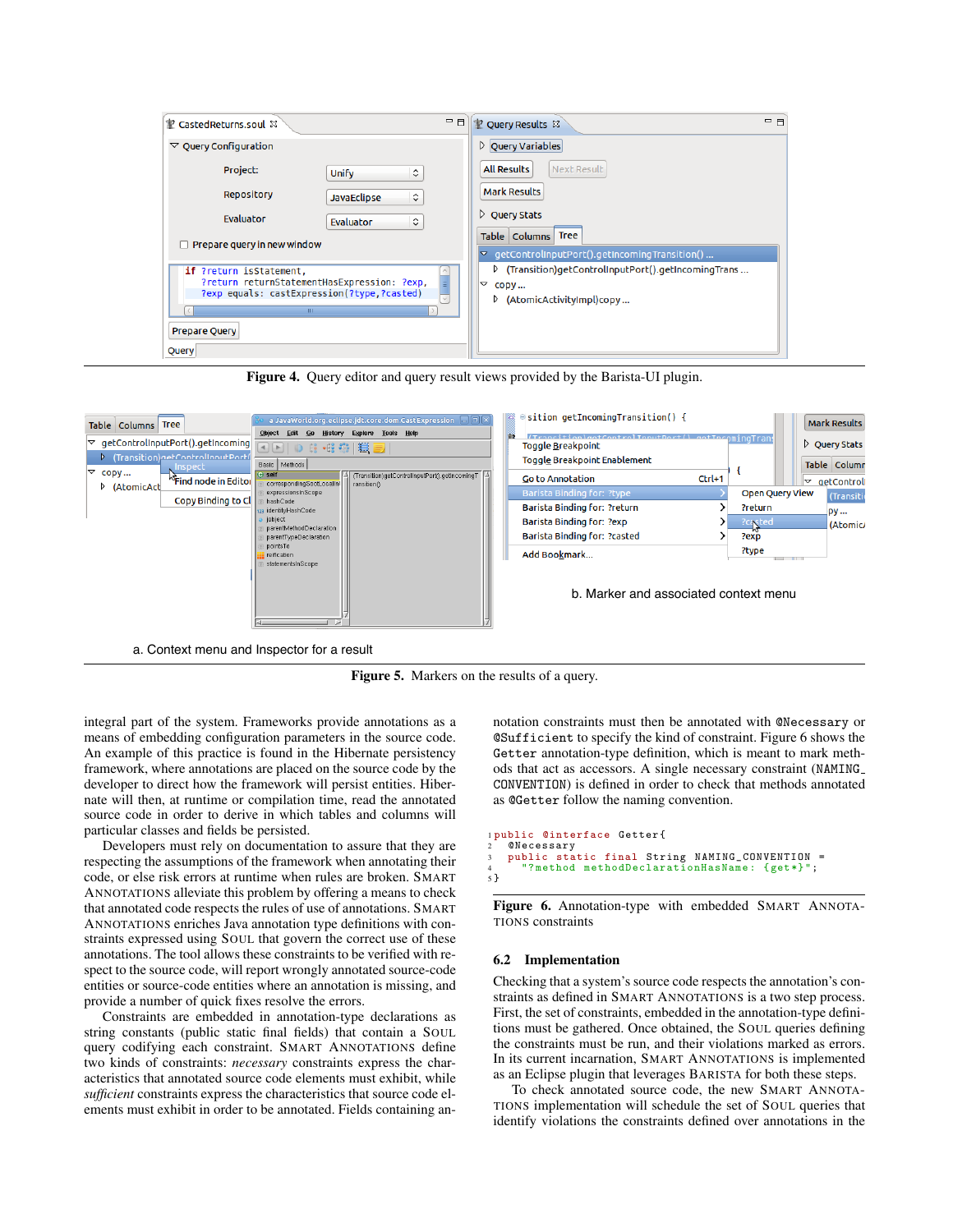system. To extract these queries from the annotation-type definitions, the SMART ANNOTATIONS plugin uses the IBarista interface to launch a SOUL query that quantifies over the annotation type definitions and retrieves the constraints governing these annotations.

The gathered queries are then returned to BARISTA and scheduled for execution. When the scheduled queries are executed, BARISTA invokes the resultsDone() method on a SmartAnnotationQueryManager class. Once the scheduled queries representing the annotation constraints are executed by BARISTA, the SMART ANNOTATIONS plugin will retrieve the bindings for violations (these are actual ASTNode objects), and will create a warning marker for each of these violations.

#### 6.3 Comparing Eclipse Search API and BARISTA

In order to illustrate the advantages that BARISTA and SOUL bring to tool builders, we compare how the first step (i.e., the gathering of annotation constraints) would be implemented using Eclipse's search API and using BARISTA and SOUL.

*Gathering constraints with Eclipse Search API* Eclipse, through the Java Development Tooling (JDT), provides developers with a search API for Java programs that offers other plugins search facilities to find source code element declarations and references. The JDT search API centers around three main concepts: *search patterns* specify the characteristics of the sought source code elements, *search scopes* restrict where the source code element will be found, and *search requestors* accumulate results provided by the API's search engine.

In the first step in the checking of annotation constraints, the SMART ANNOTATIONS plugin must find public static final fields of type String which belong to annotation-type declarations, and that are annotated with either @Necessary or @Sufficient. A search pattern expressing this constraint is rather difficult to express using the JDT's search API, since the API is geared towards expressing the characteristics of a single code entity (i.e., its type) and not relationships between entities (i.e., the field belongs to an annotationtype). Thus we opt for an over-approximating query that relies on the fact that we are searching for annotated items.

Figure 7 presents the snippet, that out of a Java project, finds the constraints, the field in which they are defined and the annotation-type to which they are associated. Lines 1–5 and 7– 11 construct search patterns for @Necessay and @Sufficientannotated elements. These patterns are composed into an *or* pattern allConditions in lines 13–14. The scope of the search is restricted to the project jProject in lines 16–18, and a custom requestor SimpleRequestor that will accumulate the annotations is constructed in line 20. Finally, the search is done in lines 24-27. Results gathered by the requestor are navigated in lines 29–37, using the getAncestor() method to obtain the field containing the constraint and the annotation-type associated with it.

*Gathering constraints using* BARISTA Figure 8 contains the listing for gathering the SMART ANNOTATIONS constraints out of annotation types using BARISTA's interfaces. The query is performed in two steps. First, an evaluator (lines 1–11) is constructed. The evaluator is obtained from an IBarista instance (cf. 5.1), a String containing the query, and the project javaProject in which the query is to be run. The query itself (lines 3–10) will provide bindings for the annotation type  $(?type)$ , the field that contains the constraint (? $field$ ) as well as the constraint itself (? $rule$ ). Results for the query are obtained by invoking getAllResults() on the evaluator, and extracting the map from variables to bindings (lines 13 and 15). A loop then iterates over the solutions, extracting the bindings for the constraint, kind of rule and annotation type. (lines 17–22).

```
1 SearchPattern allNecesary = SearchPattern.createPattern(<br>2 "be.ac. vub.smart_annotations_library.Necessary",<br>3 IJavaSearchConstants.ANNOTATION_TYPE_REFERENCE ,<br>4 IJavaSearchConstants.ANNOTATION_TYPE_REFERENCE ,
 5 SearchPattern.R_EXACT_MATCH);
 7 Search Pattern all Sufficient = Search Pattern.create Pattern (
 8 "be.ac. vub. smart_annotations_library . Sufficient",<br>9 IJavaSearchConstants.ANNOTATION_TYPE,
10 IJavaSearchConstants.ANNOTATION_TYPE_REFERENCE,<br>11 SearchPattern.R_EXACT_MATCH);
13 SearchPattern allConditions = SearchPattern.
13 Bodit dia 13 Search 2021 and 2021 and 2021 and 2021 and 2021 and 2021 and 2022 and 2021 and 2021 and 2021 a
16 I JavaSearchScope projectScope = SearchEngine
17 .createJavaSearchScope(
18 new IJavaElement[] { jProject }, false );
20 SimpleSearchRequestor requestor = new SimpleSearchRequestor();
22 SearchEngine engine = new SearchEngine();
24 engine.search(allConditions ,<br>25 new SearchParticipant[]<br>26 {SearchEngine.getDefaultSearchParticipant() },<br>27 projectScope,requestor, null);
% for (Object res : requestor.getResult()) {<br>30 IAnnotation ann = (IAnnotation Piss)<br>31 IField field = (IField) ann.<br>33 IType amotation = (IType) ann.<br>33 IType annotation = (IType) ann.<br>44 getAncestor(IJavaModel.TPPE);<br>35 
 8 "be.ac. vub . smart_annotations_library . Sufficient ", 9 IJavaSearchConstants.ANNOTATION_TYPE ,
10 IJavaSearchConstants.ANNOTATION_TYPE_REFERENCE ,
11 SearchPattern.R_EXACT_MATCH);
 20 SimpleSearchRequestor requestor = new SimpleSearchRequestor();
 ortoavasearchScope projectscope - SearchEngine<br>7 .createJavaSearchScope (<br>8 new IJavaElement[] { jProject }, false);
 Mengine.search(allConditions,<br>5 new SearchParticipant[]<br>6 (SearchEngine.getDefaultSearchParticip<br>7 projectScope,requestor, null);
           innotation ann = (IAnnotation) res;<br>Sield field = (IEield) err
```
handle constraint

 $\frac{36}{37}$ 

Figure 7. Gathering constraints using Eclipse search API

| I I Evaluator eval = barista<br>$2 \qquad \text{query}$                                                                                                                                                                                                                                                             |
|---------------------------------------------------------------------------------------------------------------------------------------------------------------------------------------------------------------------------------------------------------------------------------------------------------------------|
| 3"if ?type annotationTypeDeclarationHasName: ?annotation,"<br>4+"?type definesVariable: ?field, "                                                                                                                                                                                                                   |
| 5+"?field variableDeclarationFragmentHasInitializer: ?rule,"<br>6+"?field variableDeclarationFragmentHasName: ?rulename,"                                                                                                                                                                                           |
| 7+"?field variableHasAnnotation: ? named: ?annotationType,"<br>$8 + "or($                                                                                                                                                                                                                                           |
| 9 equals (?annotationType, {Necessary}),<br>10 equals (?annotationType, {Sufficient}))",                                                                                                                                                                                                                            |
| Il javaProject, "Evaluator", "JavaEclipse");                                                                                                                                                                                                                                                                        |
| $13$ IResults iresults = eval.getAllResults();                                                                                                                                                                                                                                                                      |
| 15 Map < String, List < Object >> results = iresults.toMap();                                                                                                                                                                                                                                                       |
| $17$ for (int i = 0; i < iresults.getSize(); i++) {<br>ASTNode annType = $(ASTNode)$ results.get $("?type")$ .get $(i);$<br>18<br>String type = results.get("?annotationType").get(i).toString();<br>19<br>String ruleString = results.get("?rule").get(i).toString();<br>20<br>//Handle constraint<br>21<br>$22$ } |

Figure 8. Gathering constraints using BARISTA

15 Map <String , List <Object >> results = iresults.toMap();

# 7. Discussion

**Comparing BARISTA and Eclipse JDT Search** In the previous section, we presented two possible ways of gathering information one characterizing individual nodes, and then specify the scope about Java source code in the context of the SMART ANNOTATIONS plugin: through the Eclipse JDT Search API and through our tool suite. We believe that the latter is not only less operational in nature, but also conceptually simpler. In the case of the Search API, the developer must deal with search patterns, scopes and requestors. She must decompose the query into a (number) of patterns, each of the query. Additionally, the developer has to implement a class that extends SearchRequestor, which will be called back by the Eclipse search engine for each matched element.

In contrast, the BARISTA interface to SOUL allows for a simplified interaction. Given a SOUL query and a Java project to evaluate it against, the developer is provided a map that contains the solutions to the query. Additionally, a single query can provide several results in each solution: the query in Figure 8 results in bindings for the annotation type, field name and constraint. The Eclipse search API, on the other hand, will only return a list of single matches. Reconstructing the relationships between the resulting source code elements is left up to the developer. For example, by navigating the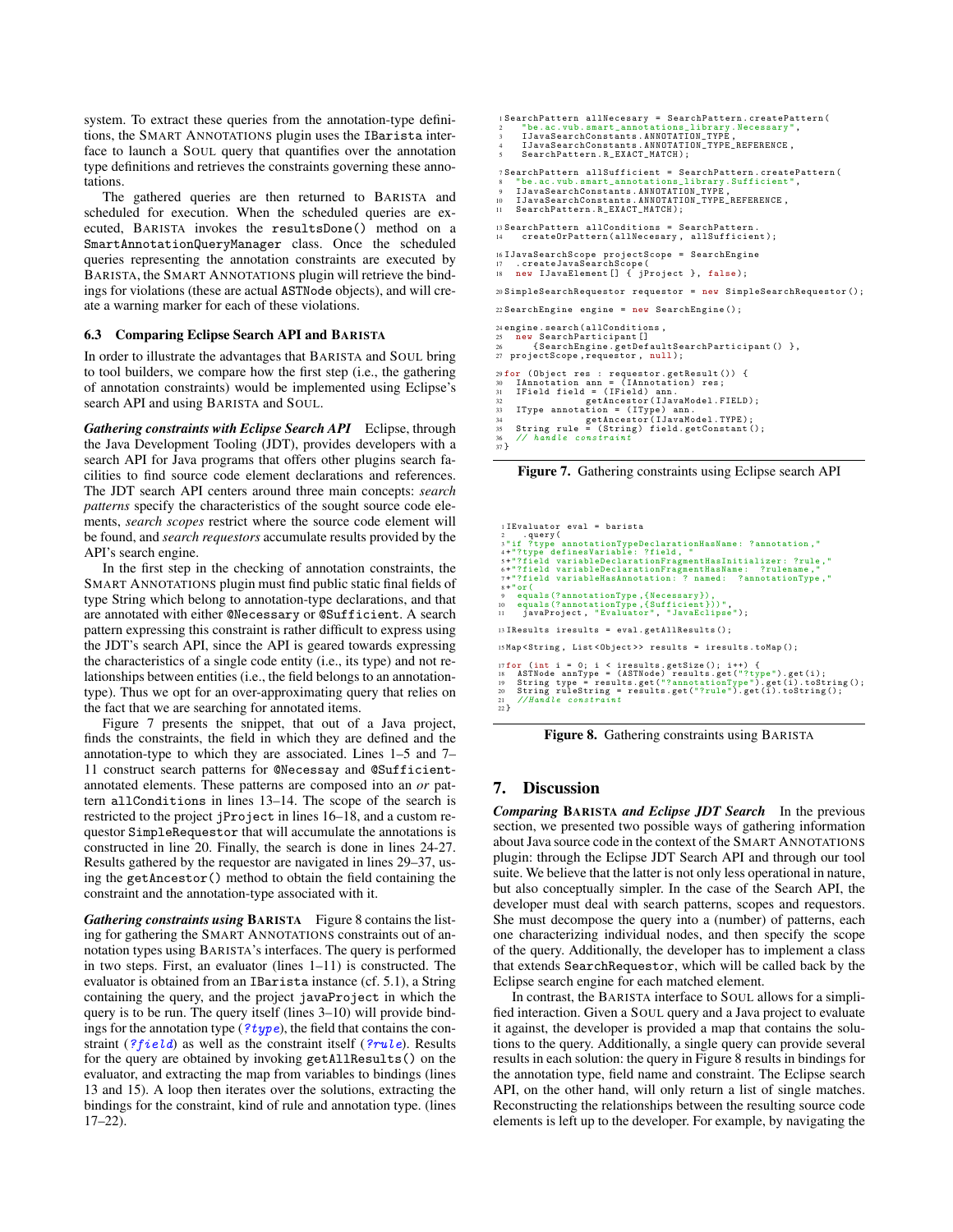program's ASTs anew —the getAncestor() invocations in Figure 7).

When implementing an Eclipse plugin that searches through a JDT project, tool builders typically resort to implementing visitors over the ASTs of the project. Compared to our tool suite (and even the Eclipse search API), visitors seem harder to implement and maintain due to their imperative nature, proneness to code duplication, and the fact that the developer must keep track of the visited nodes in order to construct relations between them. Compared to a logic program query language, which enables developers to express the characteristics of the code they are looking for in a declarative manner, visitors require developers to implement the operational search for these nodes themselves.

*Limitations of SLD-resolution* Like Prolog, SOUL uses SLDresolution [13] to find the solutions to a program query (cf. Section 3.1). This proof procedure has two well-known limitations: it does not terminate for certain kinds of recursive rules and it repeats sub-proofs for identical goals in queries or rules. The former limitation detracts from the declarative nature of logic programming (i.e., declaratively sound programs might not terminate operationally), while the latter limitation poses a burden on efficiency. In practice, most SOUL users will never be confronted with non-termination. It only arises for user-defined logic predicates. For instance, when a user implements a recursive graph traversal predicate without taking cycles into account.

SLG-resolution [5] overcomes both limitations of SLDresolution through a clever tabling and delaying of sub-proofs. Although SOUL uses SLD-resolution by default, predicates that are implemented by a tabled rule (i.e., one annotated with the tabled keyword) will be resolved using SLG-resolution instead. To this end, the SOUL preprocessor transforms a tabled rule to a set of plain rules according to a transformation by Ramesh and Chen [25]. In our implementation, the resulting rules rely on *Smalltalk terms* (cf. Section 3.2) to access the SOUL evaluator and its tabling-related data structures. In the interest of a possible performance gain, we are currently in the process of annotating the implementation of frequently used predicates form the CAVA library (cf. Section 4) as tabled. The downside to the use of tabling is increased memory usage and the need to maintain tables as the queried program changes.

*Technical Limitations* In terms of deployment, the SOUL tool suite is currently limited by its architecture (cf. Section 2) that requires launching a Java VM from within the Smalltalk VM that executes the SOUL evaluator. This limitation stems from the lack of a C interface to the VisualWorks Smalltalk VM that allows launching the Smalltalk VM programmatically —in essence a native interface to the VM akin to the JNI. We are actively looking for a solution that would allow us to launch, from within the BARISTA Eclipse plugin, a Smalltalk VM that houses the SOUL engine. This way, we would be able to distribute our tool suite as a self-contained Eclipse plugin. As an intermediate solution, our distribution currently includes a headless Smalltalk image that starts a Java VM and an instance of Eclipse upon its launch.

One might argue that we could have avoided this technical limitation by developing in Java in the first place. This was not a viable option given the effort that would be required to reach a level of maturity and functionality that is equivalent to the existing code base of SOUL.There are also practical advantages to our approach. As JAVACONNECT supports decorating proxies for Java objects with Smalltalk methods and instance variables (cf. Section 2), we are able to extend the functionality of the Eclipse AST nodes without altering them. Among others, we implemented the domainspecific extensions to the unification procedure in this manner.

# 8. Related Work

In previous work [9], we already explored the idea of matching of code templates in a non-strict manner. However, the single matching strategy presented there aimed at recalling implementation variants of structural and data flow characteristics only. The exampledriven matching of code templates presented in Section 3.3 employs multiple matching strategies that recall implementation variants of structural, control flow and data flow characteristics. We also explored the idea of an open-ended unification procedure for logic program query languages in previous work [3]. Concretely, we presented a procedure that unifies syntactically differing, but aliasing expressions. The extensions to this procedure presented in Section 3.3 unify additional implementation variants of source code characteristics (e.g., the name of a method invocation unifies with the name of the invoked declaration).

Completely new to this paper is the case for reifying AST nodes through linguistic symbiosis, rather than the predominant transcription to logic facts. The same goes for the BARISTA Eclipse plugin and its validation through a re-implementation of the SMART ANNOTATIONS plugin. As a result, this paper provides a comprehensive overview of the SOUL tool suite for querying Eclipse JDT projects.

A wide range of specification languages for source code characteristics has been proposed. Specification languages for structural characteristics include graph rewrite rules [24] or logic formulas  $[1, 6, 7, 10, 17, 26, 30]$  that quantify or range over a program's AST nodes. Specification languages for behavioral characteristics include reachability queries [11, 28, 29], temporal logic formulas [21], state machines [14] and logic formulas [15, 22] that quantify over control flow and data flow analysis results.

In contrast to these dedicated and highly specialized specification languages, SOUL supports specifying structural as well as behavioral characteristics in a uniform language that is familiar to developers. Support for code excerpts is not uncommon in specification languages (e.g., [1, 14, 22, 23, 26, 29]). However, it is usually restricted to individual expressions, statements and declarations. Larger excerpts would have to be matched in a one-toone manner. To the best of our knowledge, SOUL's example-driven matching semantics for code excerpts is therefore unique.

Of the logic-based query languages, ASTLOG [7] is closest to SOUL with respect to the reification of AST nodes. Although it foregoes a transcription to compound terms, this comes at the cost of requiring predicates to be evaluated against the nodes that are encountered during an AST traversal. This exposes developers to the operational nature of these traversals.

JQUERY [10] is an interesting program navigation plug-in for Eclipse that uses the logic programming language TYRUBA to quantify over the workspace *and* to configure its graphical interface. We consider this kind of configurability an interesting venue for future work. The same goes for the incremental proof procedure, based on tabled resolution (cf. Section 7), that Eichberg et al. [12] have adopted for their logic program query language. It avoids reconsidering the entire search space for a proof upon a change to the program's code. This way, queries can be launched alongside the build process of the IDE without incurring a performance overhead.

## 9. Summary

In this paper we have presented a comprehensive tool suite for querying Eclipse JDT projects. Its main components are the logic program query language SOUL and the BARISTA plugin for interacting with the SOUL evaluator. We argued how the former's symbiosis with Java enables an identity-based reification of AST nodes that facilitates exploiting the solutions to a SOUL query in